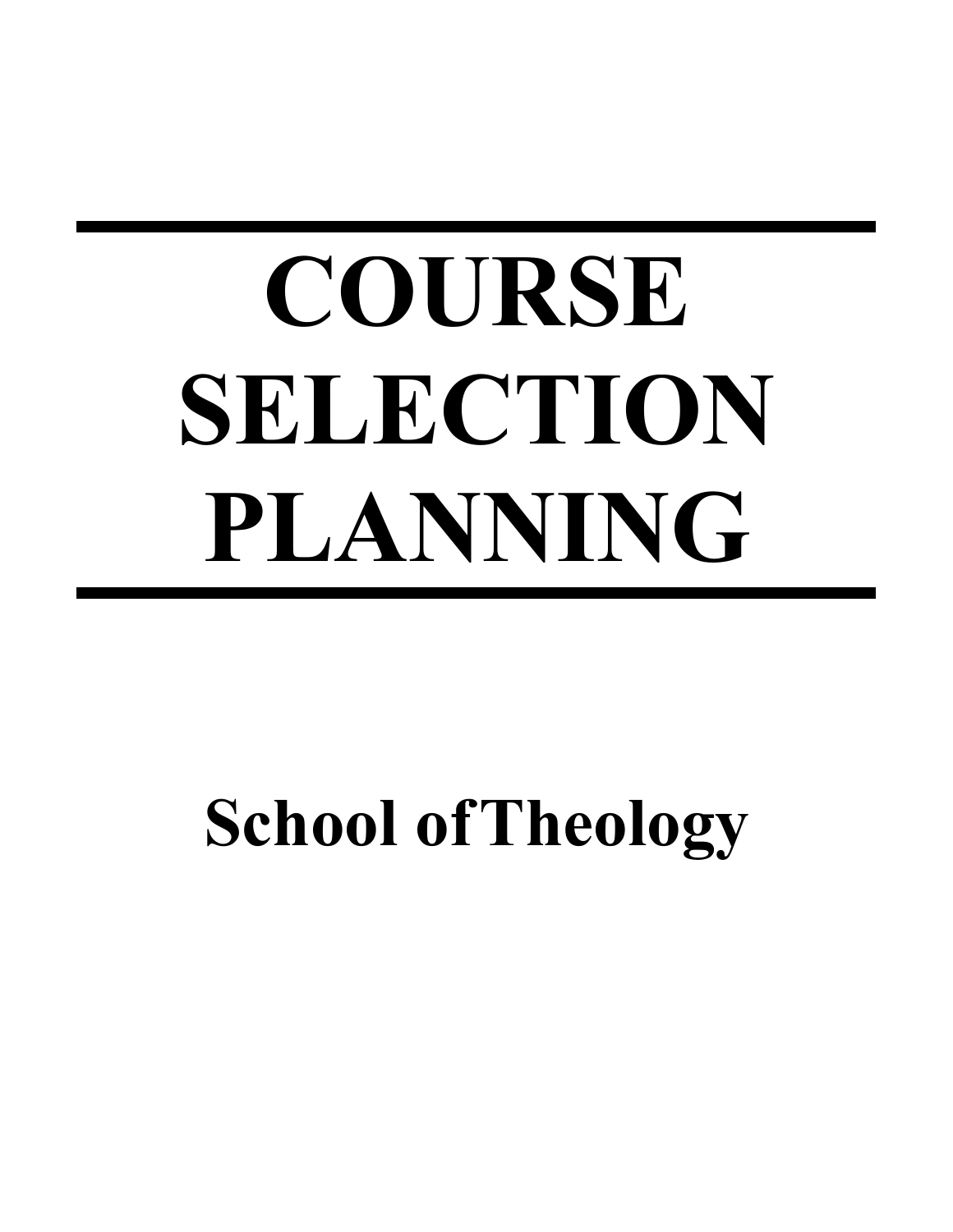# INTRODUCTION TO THE SCHOOL OF THEOLOGY

#### **Purpose**

The primary purpose of the School of Theology is to offer graduate theological education to train students to be pastors, teachers, biblical counselors, and for other areas of service to the gospel of Jesus Christ. Central to these educational functions is the development of persons of Christian character, commitment, and integrity.

The School of Theology seeks both to serve and to lead the denomination. While closely related to the academic and Christian communities of the world, its chief concern is the Christian ministry of Southern Baptist churches.

The School of Theology provides the biblical and theological training for effective ministry. Because Christian ministers encounter a wide spectrum of issues, the education is both comprehensive and highly specialized. For comprehensiveness, students complete a core curriculum that will enable them to think theologically and will equip them with appropriate knowledge and skills. To meet the demand for specialization, students have the opportunity to select an area of concentrated vocational preparation.

#### **Overview of Academic Programs**

Academic programs in the School of Theology consist of three types. First, the basic professional programs designed to equip qualified students for the practice of ministry are the Diploma in Theology, the Master of Arts degree, the Master of Divinity degree, and the Advanced Master of Divinity degree. Second, the professional doctoral degree is the Doctor of Ministry. Third, the research doctoral programs designed to qualify advanced students for research and teaching, as well as for other specialized leadership positions, are the Master of Theology degree and the Doctor of Philosophy degree.

#### **Program Goals**

The programs in the School of Theology are offered to equip qualified students for the practice of effective Christian ministry. The goal of this faculty is for every graduate:

- To be a called disciple and minister of Jesus Christ, serving His Kingdom
- To possess a deep and growing love for God and a desire to bring glory to His name
- To possess an abiding love for people and the work of Christian ministry in the context of the church
- To bear witness to the complete truthfulness of Holy Scripture
- To maintain the historic principles of the Christian faith and of the Baptist heritage
- To be ethically informed and to embody the moral imperatives of the Kingdom of God
- To integrate theological understandings with human need in the contemporary world
- To demonstrate Christian commitment, maturity, integrity and spirituality
- To possess knowledge of the Bible and of historic and contemporary Christian thought and practice
- To receive specialized training and skill development in specific areas of ministry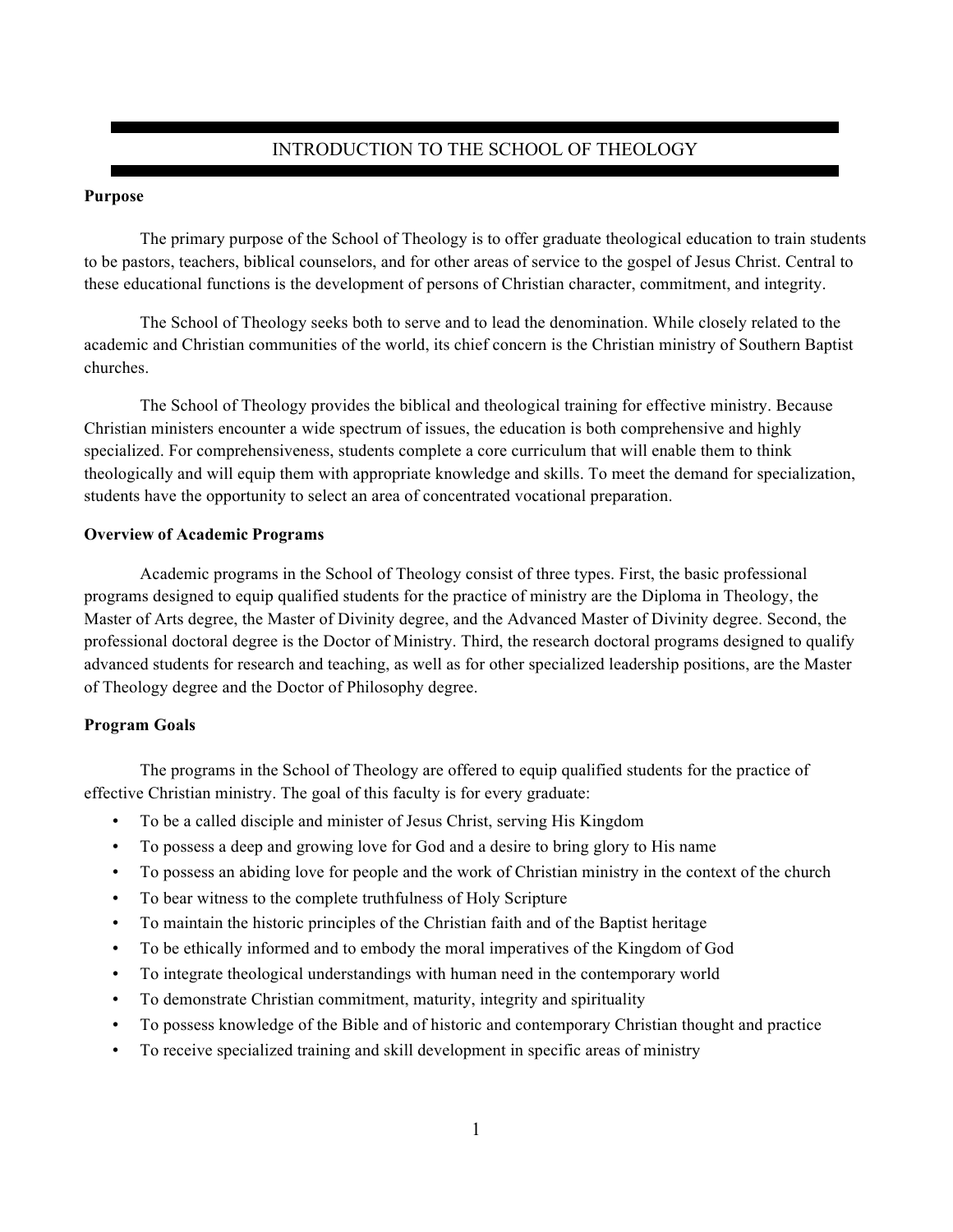## MASTER OF DIVINITY – SCHOOL OF THEOLOGY

This document is intended to guide in planning a course of study in the M.Div. program, and can be consulted prior to registration.

#### **Course Load**

The pace of study will depend upon a number of factors -- family responsibilities, church ministry, hours employed, academic ability.

Minimum load – For full-time students, 9 hours or the minimum. Recommended for persons employed more than 25 hours weekly, studying on academic probation, or with below average academic achievement. Falling below nine hours may cause difficulties with scholarships, loan programs, student visa requirements, etc. Be sure to check with the appropriate seminary offices when considering a course load below nine hours. (\*Note: Any on-campus student currently enrolled in 8 hours including "Personal Spiritual Disciplines" (40150) **may be** eligible for SBTS financial aid)

Average load -- 10-14 hours per semester. Recommended for students employed no more than 25 hours weekly and with no academic struggles.

Maximum load -- 18 hours per semester. Recommended only for persons with exceptional academic ability who have minimal pressures with employment and family responsibilities.

#### **Types of Courses**

There are three types of courses in the M.Div. program: required, divisional electives, and free electives. Most required courses are taught only during the fall and spring semesters. Winter and summer short-term classes offer good opportunities for completing divisional and free electives.

#### **M.Div. Concentrations**

All Master of Divinity students must follow the program requirements of one of the five concentrations: Christian Ministry, Pastoral Ministry, Biblical and Theological Studies, Ethics and Philosophy, and Apologetics. The Advanced Master of Divinity program is available for qualified students.

**Program Progress Forms** are available for each School of Theology program and M.Div. emphasis. Students should follow the program or emphasis they select. If a student wishes to change the M.Div. track, Academic Records must be informed, and the student should obtain the Program Progress Form of the new track online.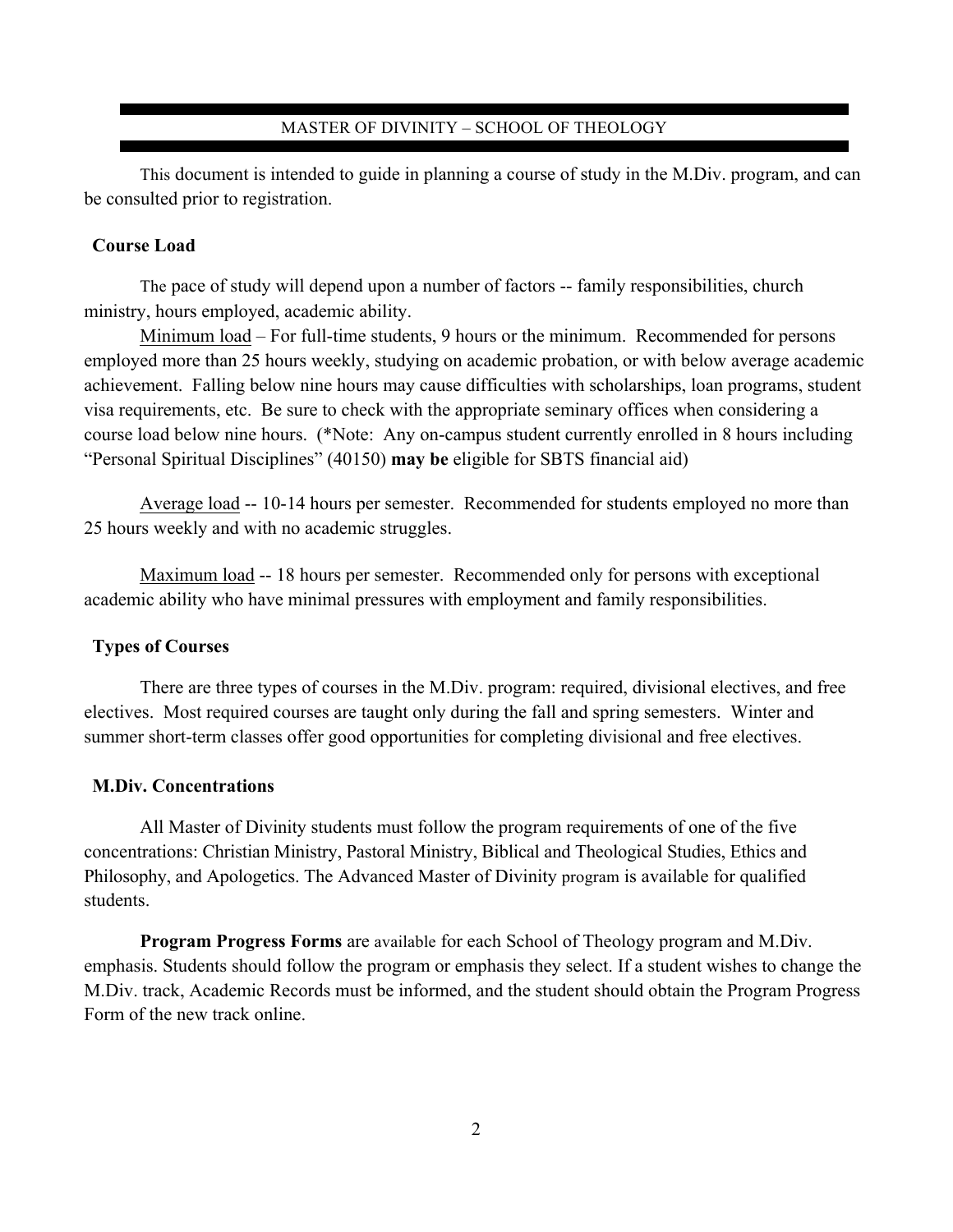# COURSE SELECTION GUIDELINES

# **Requirements**

- 1. Students **must** take the course "Personal Spiritual Disciplines" (40150) during their first year of study (preferably their first semester).
- 2. Students are encouraged to take Personal Evangelism (32100) in the first year of study.
- 3. Students are encouraged to fulfill their Applied Ministry or its equivalent in their second year.

# **Recommendations**

- 1. At least one language requirement should be completed during the first year of studies*. It is best to take the second semester language course immediately after having taken the first semester of that language.* Taking two elementary biblical languages at the same time is not recommended.
- 2. In the first year of M.Div. work the foundational biblical studies courses should be taken (Hermeneutics, NT, OT).
- 3. The preferable sequence is to complete the second semester of two-semester introductory courses after the first semester. For example, 20200 (OT I) should precede 20220 (OT II), although this is not required.
- 4. When possible, it is desirable to align biblical language courses with biblical introduction courses. For example, take "Introduction to the New Testament" (22200-22220) in tandem with "Elementary Greek" and "Greek Syntax and Exegesis" (22400-22440).
- 5. Normally, the required work in a department or division should be taken before elective courses. Registration materials will indicate when required work is a formal prerequisite to an elective course.
- 6. Preaching courses tend to be more beneficial after finishing the language courses.
- 7. Some elective courses are offered annually, but others cycle through the curriculum less frequently.
- 8. The one and two-week terms (December, January, June, and July) offer more elective courses than required courses.
- 9. If a student secures advanced placement in an area, the sequence of studies in that discipline will be altered so that more divisional electives are allowed.
- 10. Those who consider continuing on with advanced graduate studies (Th.M. and/or Ph.D.) are advised to plan ahead and take required course work and pertinent electives *in the area of future study*.

**Summary**: These guidelines are offered to assist in the selection process. Many factors, however, impact course selection, and few students are able to select their courses in exactly the order they might choose.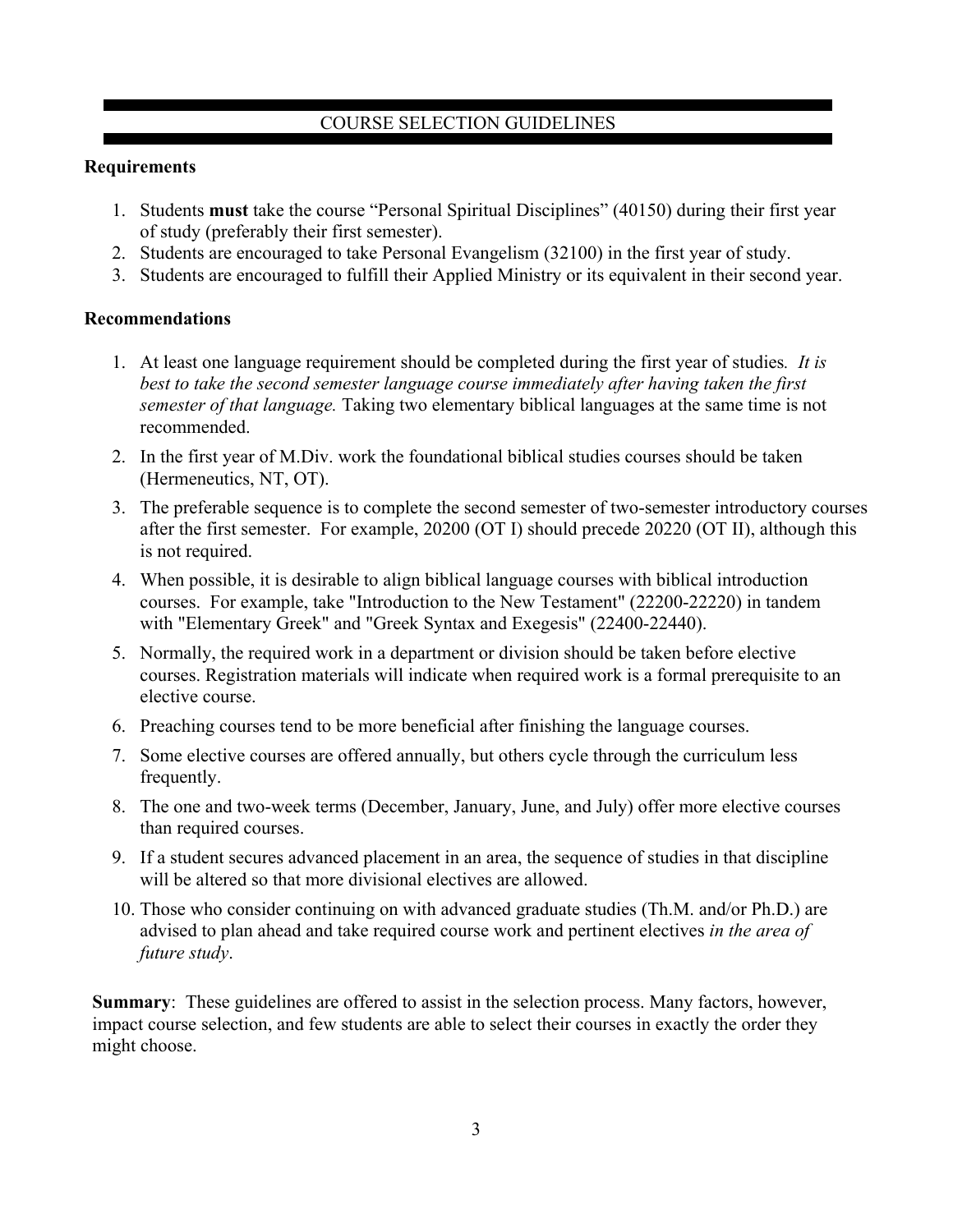# ADDITIONAL INFORMATION FOR MASTERS LEVEL STUDENTS

#### **Academic Advising**

Academic advising is offered for new students during orientation. Academic advising is also available during the year. Students may contact the Center for Student Success at (502) 897-4680 or by e-mail at academicadvising@sbts.edu.

#### **Shepherding Groups**

Shepherding groups are designed to provide students with small group mentorship from faculty as well as fellowship with other students. School of Theology faculty serve to provide spiritual support and pastoral oversight for all students in the degree programs of the School of Theology.

#### **Advanced Placement Exams**

Students may take advanced placement tests in Old Testament, New Testament, Greek, Hebrew, Church History and Systematic Theology. Please note that being granted advanced placement in some area does not shorten the program, but permits qualifying students to take advanced electives exclusively within that field instead of the prescribed requirements.

#### **Written Communication**

All seminary students must demonstrate an acceptable level of written communication proficiency by achieving a "B-" or better in college English courses prior to attending seminary, or by successfully completing Written Communication (31980). All courses in English Composition and/or Grammar are averaged to verify a "B-" minimum. For students below this standard, a Written Communication course is *required* in the first or second semester of enrollment. Course 31980 is remedial (undergraduate), worth two credit hours, although it is not applicable toward any degree requirements.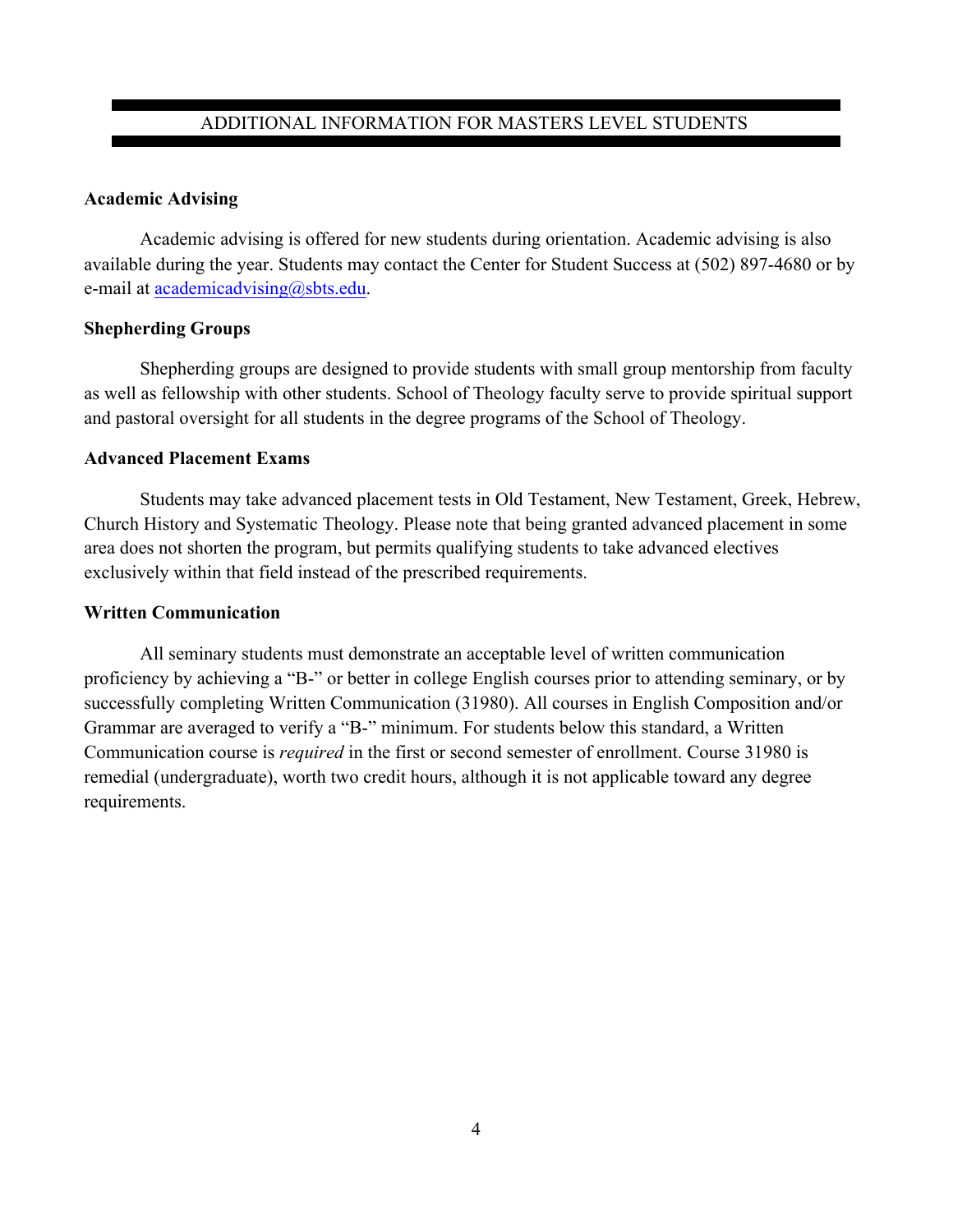# INFORMATION ABOUT APPLIED MINISTRY

# **Applied Ministry Overview**

Applied Ministry is an opportunity for the student to learn while engaged in the practice of ministry. The student is required to combine a period of actual experience as a minister with the following additional requirements:

- A goal-oriented ministry process
- Reflections on personal ministry
- A one-hour weekly field supervisory session with an approved minister/supervisor
- Thoughtful theological reflection on the process of ministry with a supervised group of peers
- Careful attention to biblical, theological, and practical resources

Applied Ministry is required for all students in master's level programs. Students may select courses from the options given in the degree requirements section of their particular program. Applied Ministry courses, or equivalent courses, taken in excess of the stipulated Applied Ministry requirements must be counted as free elective credits.

# **Enrollment Requirements**

Students may take only one course (or its equivalent) in a single semester. To enroll in any Applied Ministry course, the following is necessary:

- Successful completion of course 40150, Personal Spiritual Disciplines
- Attendance at Applied Ministry Orientation
- An approved title and ministry placement which requires a minimum nine-hour-a-week ministry commitment in an approved church or agency. The nine hours also includes time with a faculty supervisor.
- An approved field supervisor or a supervisory committee. Approval forms for all placements and supervisors are found in the Applied Ministry Manual.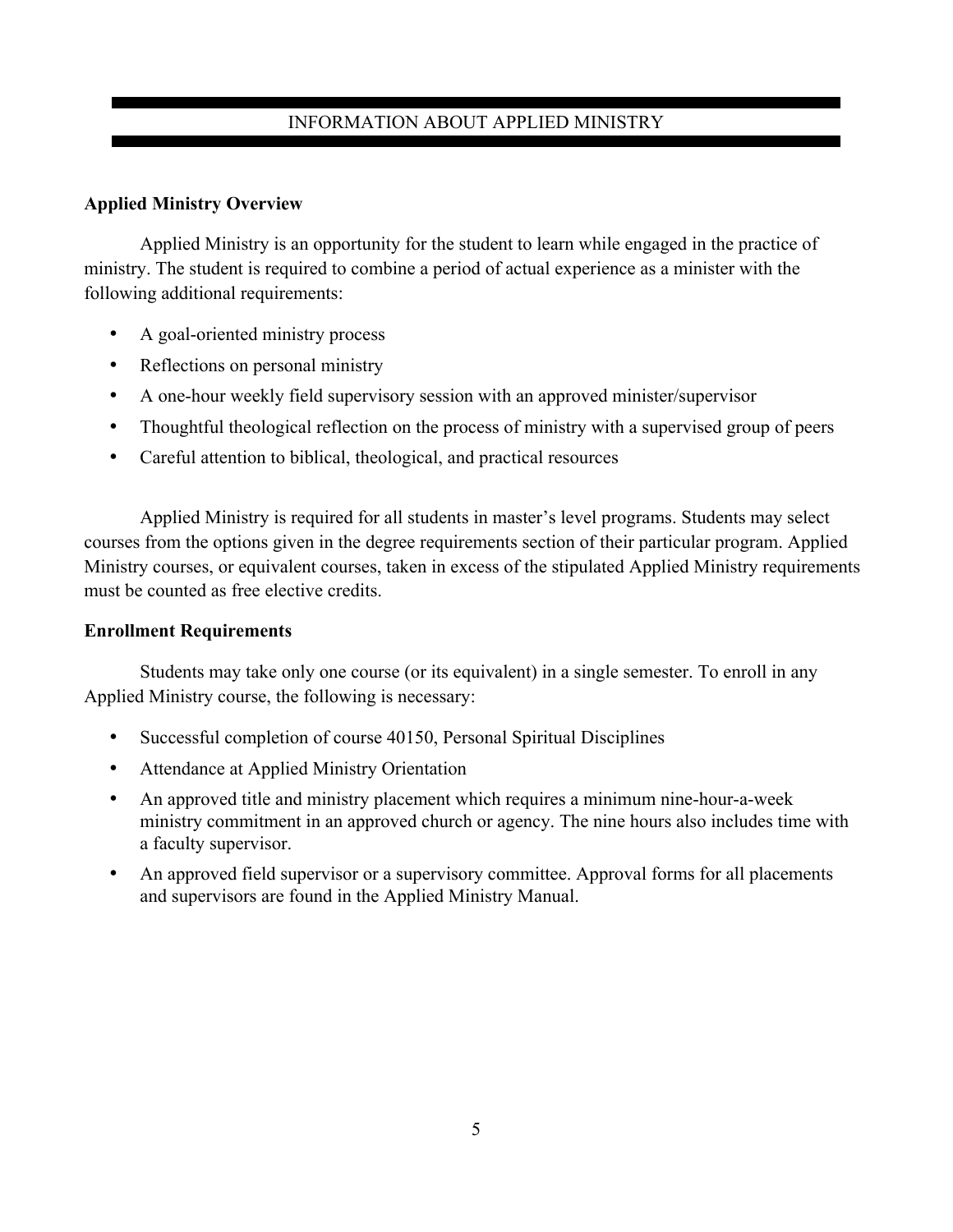## A PRACTICAL DISCUSSION OF THE PROBLEM OF PLAGIARISM

Plagiarism is the use or theft of intellectual property without attribution, both a moral and educational transgression. Students are required to affirm their academic integrity in writing when submitting all course work: *On my honor, I have neither given nor taken improper assistance in completing this assignment.*

#### **Why is plagiarism an issue for seminary students?**

Educators have a traditional concern that material be credited properly as a part of the learning process. To this view the Christian minister adds a commitment to the worth of persons, to the importance of the search for truth, and to the integrity of belief and behavior. The prohibition of theft, at least as old as the Ten Commandments, extends to the misrepresentation of an individual's most personal property: words and ideas.

Southern Seminary considers plagiarism to be conduct inappropriate to a minister. It also identifies plagiarism as an offense against the community and, as such, cause for disciplinary action.

#### **In what situations should a seminary student be concerned about plagiarism?**

The opportunity for plagiarism exists in any presentation or exchange of ideas. It may occur in speech or writing. The context may extend from conversation and informal writing to public addresses and documented research. This range includes essays, reviews, class presentations, term papers, sermons, program notes, lectures, analyses, translations, take-home examinations, online assignments, research projects, theses, and dissertations.

#### **What types of borrowing must be identified to avoid plagiarism?**

Any borrowing of ideas or their expression, which the creator might identify as personal intellectual property, must be acknowledged. This is true no matter what type of source is used, whether it be authoritative or published, or of a less formal nature. This includes borrowing from another student, previous or current, with or without that person's permission. Examples of borrowings include: direct qoutations, indirect quotations, paraphrases, summaries, ideas or concepts, interpretations of facts or materials, views of disputed information, and results of field research.

#### **How should these borrowings be identified in order to avoid plagiarism?**

Whatever the type of borrowing or the context of its use, the appropriated material should be attributed to its source. At the least, the name of the individual or source should be given with the material. In less formal situations, it may be sufficient to say or write, "As said '……'" In formal writing there are standard formats for documenting sources. The guide to this type of documentation at Southern Seminary is the *Southern Manual of Style* published by The Southern Baptist Theological Seminary, and *A Manual for Writers, Sixth Edition* by Kate L. Turabian. The type of attribution necessary for particular assignment or presentation is at the discretion of the professor.